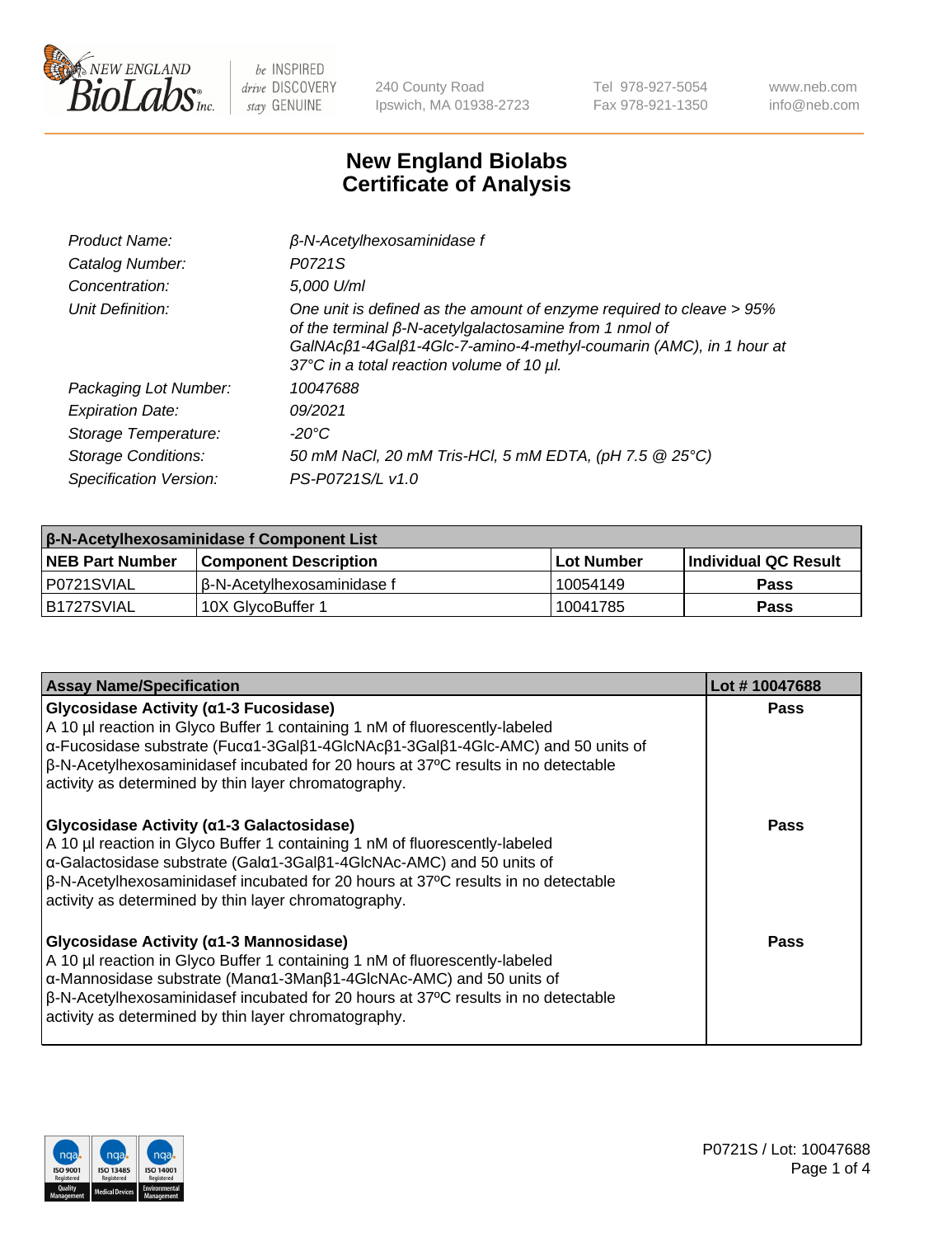

240 County Road Ipswich, MA 01938-2723 Tel 978-927-5054 Fax 978-921-1350 www.neb.com info@neb.com

| <b>Assay Name/Specification</b>                                                                                                                                                                                                                                                                                                                                       | Lot #10047688 |
|-----------------------------------------------------------------------------------------------------------------------------------------------------------------------------------------------------------------------------------------------------------------------------------------------------------------------------------------------------------------------|---------------|
| Glycosidase Activity (a1-6 Galactosidase)<br>A 10 µl reaction in Glyco Buffer 1 containing 1 nM of fluorescently-labeled<br>α-Galactosidase substrate (Galα1-6Galα1-6Glcα1-2Fru-AMC) and 50 units of<br>β-N-Acetylhexosaminidasef incubated for 20 hours at 37°C results in no detectable<br>activity as determined by thin layer chromatography.                     | Pass          |
| Glycosidase Activity (α1-6 Mannosidase)<br>A 10 µl reaction in Glyco Buffer 1 containing 1 nM of fluorescently-labeled<br>α-Mannosidase substrate (Manα1-6Manα1-6(Manα1-3)Man-AMC) and 50 units of<br>β-N-Acetylhexosaminidasef incubated for 20 hours at 37°C results in no detectable<br>activity as determined by thin layer chromatography.                       | <b>Pass</b>   |
| Glycosidase Activity (β-Mannosidase)<br>A 10 µl reaction in Glyco Buffer 1 containing 1 nM of fluorescently-labeled<br>β-Mannosidase substrate (Manβ1-4Manβ1-4Man-AMC) and 50 units of<br>$\beta$ -N-Acetylhexosaminidasef incubated for 20 hours at 37 $\degree$ C results in no detectable<br>activity as determined by thin layer chromatography.                  | <b>Pass</b>   |
| Glycosidase Activity (β-Xylosidase)<br>A 10 µl reaction in Glyco Buffer 1 containing 1 nM of fluorescently-labeled<br>β-Xylosidase substrate (Xylβ1-4Xylβ1-4Xylβ1-4Xyl-AMC) and 50 units of<br>β-N-Acetylhexosaminidasef incubated for 20 hours at 37°C results in no detectable<br>activity as determined by thin layer chromatography.                              | <b>Pass</b>   |
| Glycosidase Activity (β1-3 Galactosidase)<br>A 10 µl reaction in Glyco Buffer 1 containing 1 nM of fluorescently-labeled<br>β-Galactosidase substrate (Galβ1-3GlcNAcβ1-4Galβ1-4Glc-AMC) and 50 units of<br>$\beta$ -N-Acetylhexosaminidasef incubated for 20 hours at 37 $\degree$ C results in no detectable<br>activity as determined by thin layer chromatography. | <b>Pass</b>   |
| Glycosidase Activity (β1-4 Galactosidase)<br>A 10 µl reaction in Glyco Buffer 1 containing 1 nM of fluorescently-labeled<br>β-Galactosidase substrate (Galβ1-4GlcNAcβ1-3Galβ1-4Glc-AMC) and 50 units of<br>β-N-Acetylhexosaminidasef incubated for 20 hours at 37°C results in no detectable<br>activity as determined by thin layer chromatography.                  | <b>Pass</b>   |
| <b>Protease Activity (SDS-PAGE)</b><br>A 20 µl reaction in 1X Glyco Buffer 1 containing 24 µg of a standard mixture of<br>proteins and a minimum of 50 units of $\beta$ -N-Acetylhexosaminidasef incubated for 20<br>hours at 37°C, results in no detectable degradation of the protein mixture as<br>determined by SDS-PAGE with Coomassie Blue detection.           | Pass          |
| <b>Protein Purity Assay (SDS-PAGE)</b>                                                                                                                                                                                                                                                                                                                                | <b>Pass</b>   |

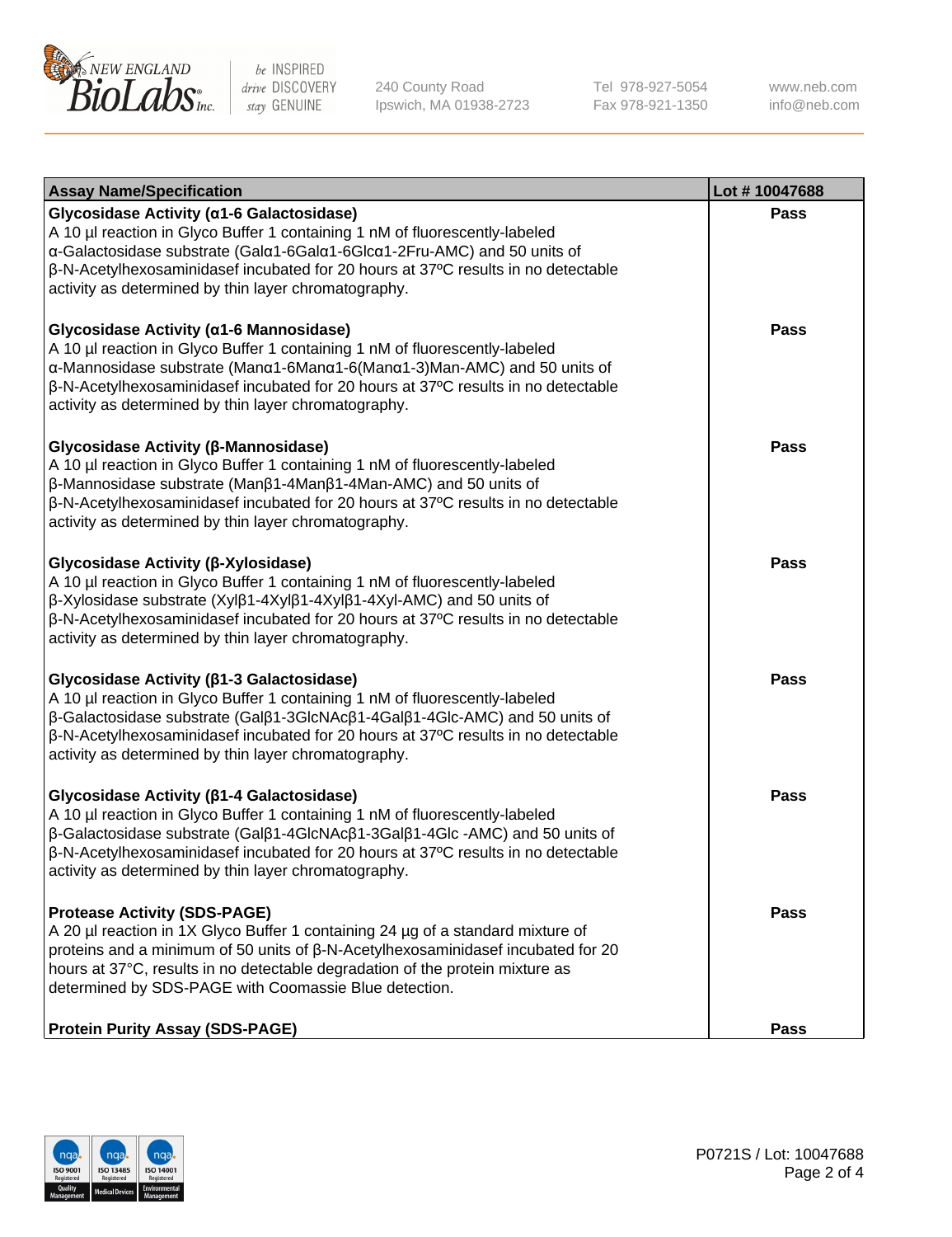

240 County Road Ipswich, MA 01938-2723 Tel 978-927-5054 Fax 978-921-1350 www.neb.com info@neb.com

| <b>Assay Name/Specification</b>                                                                                                                                                                                                                                                                                                                             | Lot #10047688 |
|-------------------------------------------------------------------------------------------------------------------------------------------------------------------------------------------------------------------------------------------------------------------------------------------------------------------------------------------------------------|---------------|
| β-N-Acetylhexosaminidasef is ≥ 95% pure as determined by SDS-PAGE analysis using<br>Coomassie Blue detection.                                                                                                                                                                                                                                               |               |
| Glycosidase Activity (Endo F1, F2, H)<br>A 10 µl reaction in Glyco Buffer 1 containing 1 nM of fluorescently-labeled Endo F1,<br>F2, H substrate (Dansylated invertase high mannose) and 50 units of<br>β-N-Acetylhexosaminidasef incubated for 20 hours at 37°C results in no detectable<br>activity as determined by thin layer chromatography.           | <b>Pass</b>   |
| <b>Glycosidase Activity (Endo F2, F3)</b><br>A 10 µl reaction in Glyco Buffer 1 containing 1 nM of fluorescently-labeled Endo F2,<br>F3 substrate (Dansylated fibrinogen biantennary) and 50 units of<br>β-N-Acetylhexosaminidasef incubated for 20 hours at 37°C results in no detectable<br>activity as determined by thin layer chromatography.          | <b>Pass</b>   |
| <b>Glycosidase Activity (PNGase F)</b><br>A 10 µl reaction in Glyco Buffer 1 containing 1 nM of fluorescently-labeled PNGase F<br>substrate (Fluoresceinated fetuin triantennary) and 50 units of<br>β-N-Acetylhexosaminidasef incubated for 20 hours at 37°C results in no detectable<br>activity as determined by thin layer chromatography.              | <b>Pass</b>   |
| Glycosidase Activity (α-Glucosidase)<br>A 10 µl reaction in Glyco Buffer 1 containing 1 nM of fluorescently-labeled<br>α-Glucosidase substrate (Glcα1-6Glcα1-4Glc-AMC) and 50 units of<br>β-N-Acetylhexosaminidasef incubated for 20 hours at 37°C results in no detectable<br>activity as determined by thin layer chromatography.                         | <b>Pass</b>   |
| Glycosidase Activity (α-Neuraminidase)<br>A 10 µl reaction in Glyco Buffer 1 containing 1 nM of fluorescently-labeled<br>α-Neuraminidase substrate (Neu5Acα2-3Galβ1-3GlcNAcβ1-3Galβ1-4Glc-AMC) and 50 units<br>of β-N-Acetylhexosaminidasef incubated for 20 hours at 37°C results in no detectable<br>activity as determined by thin layer chromatography. | <b>Pass</b>   |
| Glycosidase Activity (α1-2 Fucosidase)<br>A 10 µl reaction in Glyco Buffer 1 containing 1 nM of fluorescently-labeled<br>α-Fucosidase substrate (Fucα1-2Galβ1-4Glc-AMC) and 50 units of<br>β-N-Acetylhexosaminidasef incubated for 20 hours at 37°C results in no detectable<br>activity as determined by thin layer chromatography.                        | <b>Pass</b>   |

This product has been tested and shown to be in compliance with all specifications.